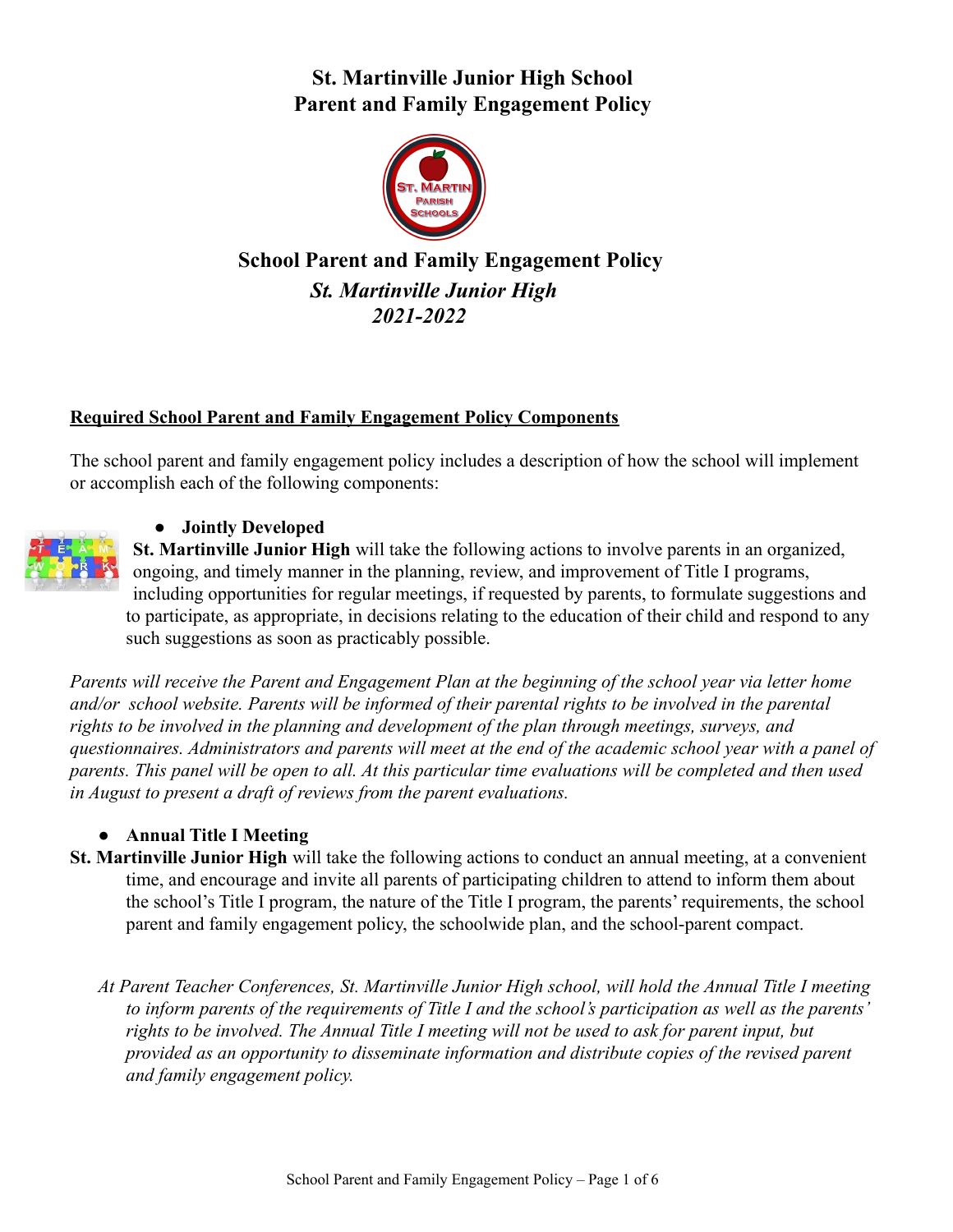● **Communications St. Martinville Junior High** will take the following actions to provide parents of participating children the following:

- o Timely information about the Title I programs,
- o Flexible number of meetings, such as meetings in the morning or evening, and may provide with Title I funds, transportation, child care or home visits, as such services relate to parent and family engagement, and
- o Information related to the school and parent programs, meetings, and other activities, is sent to the parents of participating children in an understandable and uniform format, including alternative formats upon request and, to the extent practicable, in a language the parents can understand.
- *St. Martinville Junior High will establish systems of communication that will ensure that all information about policies, procedures and expectations are available to all parents. St. Martinville Junior High will continually update the website and Facebook page with relevant and timely information including staff information, email addresses, and teacher websites, helpful educational web links, school happenings, contact information, calendars, lunch menu, etc.*
	- *● Hold conferences and home visits as arranged by the district or school or as requested by parents based on student individual needs.*
	- *● Encouraging parent- teacher conferences and facilitate these meetings by maintaining an open door policy through contact with the teacher, counselor, or administrators for these concerns as well as others.*
	- *● Use of "Remind" App for communication and texts as well as the JCall system*
	- *● Encourage and promote a sense of care and concern for physical and emotional safety, and the health and well-being of students, staff, and parents.*
	- *● Establish systems of communication that will ensure that all information about policies, procedures, and expectations are available to all parents.*
	- *● Provide information and guidance on: understanding standards, curriculum, and assessments*
	- *● Hold conferences surveys for students, parents, and communities to provide responses to school programs, policies, practices, and share information and concerns about students on an annual or biannual basis.*
	- *● Provide additional opportunities for parents to provide responses to classroom teachers about the academic progress of students.*
	- **● School-Parent Compact**
	- **St. Martinville Junior High** will take the following actions to jointly develop with parents of participating children a school-parent compact that outlines how parents, the entire school staff, and students will share the responsibility for improved student academic achievement and the means by which the school and parents will build and develop a partnership to help children achieve the state's high standards.
- *The compact will be distributed to parents and how the school is going to communicate with parents including information about how the school will provide information related to school and parent programs, meetings, and other activities to parents in a format, to the extent practicable, and in a language that parents can understand. This compact will describe not only the school's responsibility in providing high quality instruction and curriculum, but the student and the parent responsibilities for meeting and supporting the learning processes. The compact will address how parents have reasonable access to staff, receive frequent reports on their progress, and have the*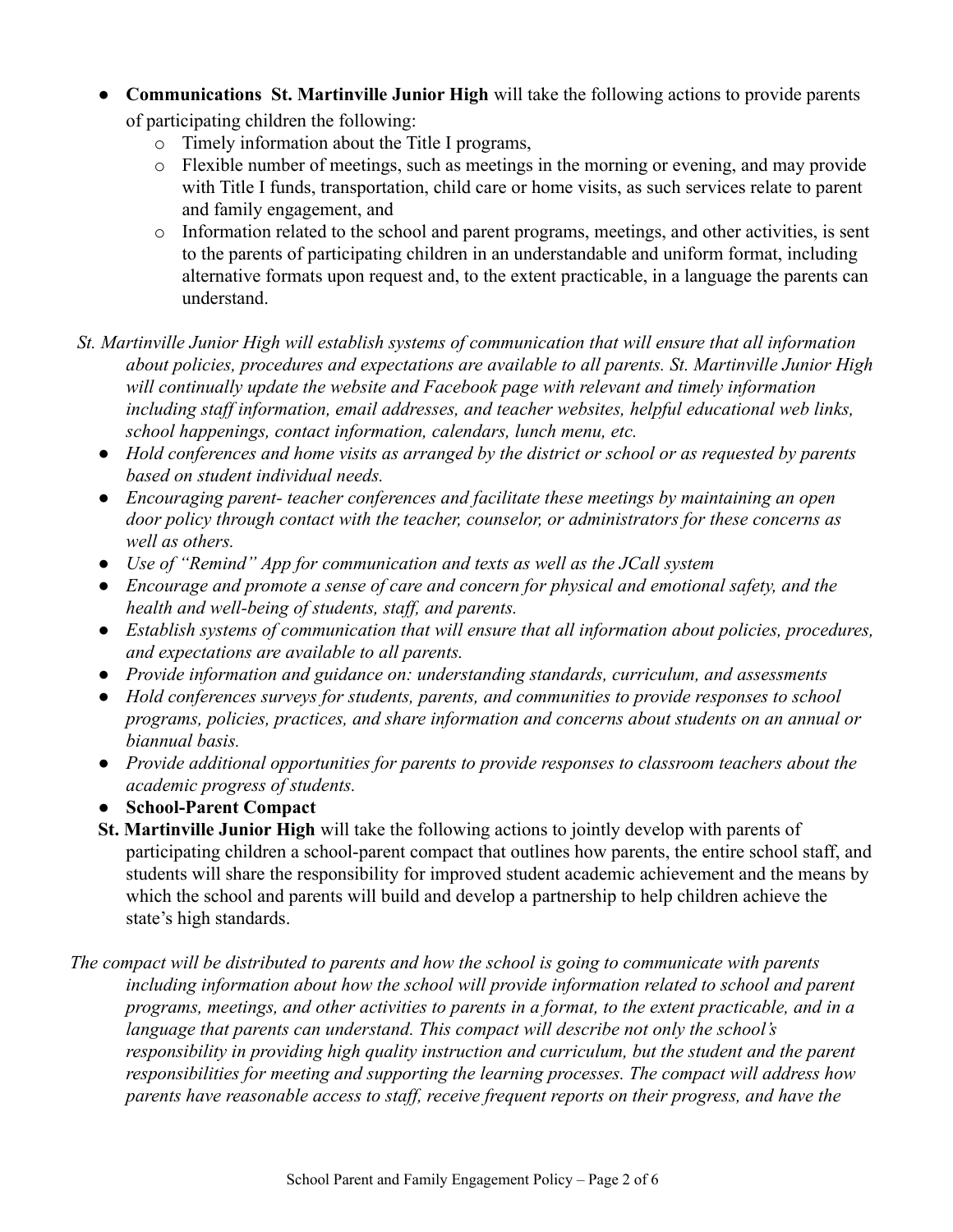*opportunity to volunteer and observe in the classroom. St. Martinville Junior High School is committed to continually improving the learning opportunities for students both on campus and at home. Learning at home includes family interaction that supports school based learning and provides encouragement and guidance for good student education. To meet this commitment , the following actions will be taken:*

- *● Sending parent compacts home*
- *● identify and connect families of children with special physical and learning needs with resources to facilitate appropriate services.*
- *● Empower parents to understand their role in establishing their children's boundaries, rules, and expectations.*
- *● Providing meetings and communication opportunities between the parent and the teacher for the creation of individual learning strategies to be utilized both at home and in the classroom for the furtherance of student education.*
- *● Hold school and community based meetings to help parents understand school needs and expectations at different levels of the educational process.*
- *● Establish and maintain partnerships with businesses, faith-based organizations, and community agencies in order to provide training on effective parenting skills.*
- *● Assist parents in learning how to create conditions that support learning at home.*
- *● Help parents develop more awareness of the need for literacy and learning in the home*
- *● Collaborate with and support programs that assist parents with health, nutrition, economic, and other family services.*



**Keep Our<br>Community<br>Together** 

## **● Reservation of Funds**

**St. Martinville Junior High** will take the following actions to involve the parents of children served in Title I, Part A schools in decisions about how the 1 percent of Title I, Part A funds reserved for parent and family engagement is spent by:

*St. Martinville Junior High's school budget for parent and family engagement activities and programs will be equally divided between the Fall and Spring.*

**● Coordination of Services**

**St. Martinville Junior High** will, to the extent feasible and appropriate, coordinate and integrate parent and family engagement programs and activities with other Federal, State, and local programs, including public preschool programs, and conduct other activities, such as parent resource centers, that encourage and support parents in more fully participating in the

education of their children by:



*St. Martinville Junior High is committed to enriching parenting skills and aiding parents in providing homes that support childhood and development. St. Martinville Junior High will host the following events to coordinate and integrate parent and family engagement:*

- *● Provision of annual Title 1 Orientation meeting to explain Title 1 policies, legal requirements, parent rights, services, and compacts*
- *● Provide information about content knowledge, skills and expectations in all subjects and at all levels.*
- *● Provide training on how students are evaluated*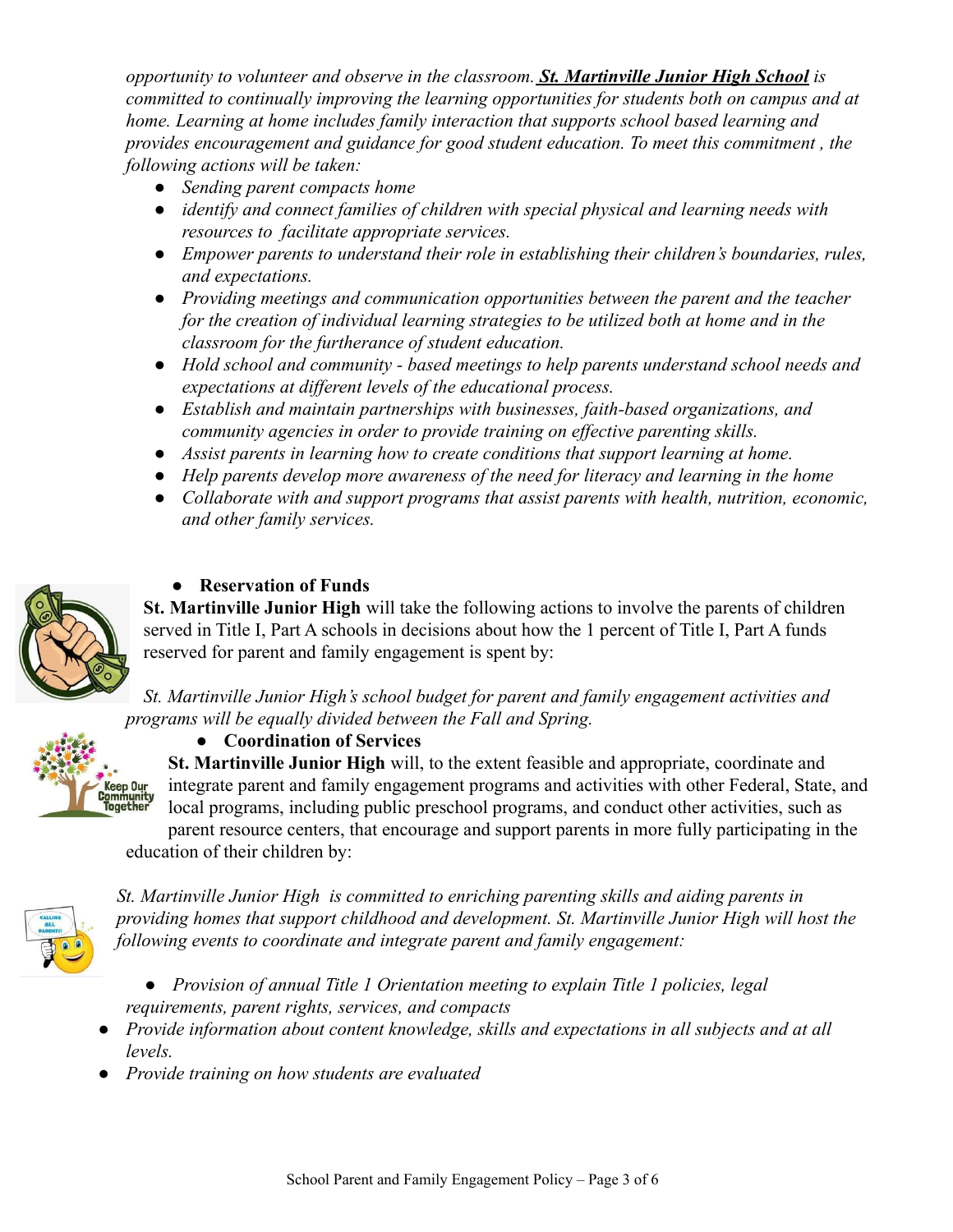- *● Share information on how the school accommodates differences in learning, and how the school addresses transitions from preschool programs to elementary education programs, middle school to high school, and high school to post graduation activities.*
- *● Share information on the kinds of projects and assignments in place to help students meet higher academic standards.*
- *● Provide training on how to discuss and monitor school work and home work.*
- *● Provision of standardized test taking tips and strategies*
- *● Hosting of Family Reading Events and Family Math Events*
- *● Provide resources for parents that need additional support for assisting students at home.*
- *● Provide parent training on how to work with their children in goal- setting and planning for college or work.*
- *● Life-skills and Second Steps Violence Prevention training provided to all students through regularly scheduled Physical Education classes (all grades),*
- *● Informing parents of the Positive Behavior Support procedures to be utilized to reward good character and student behavior*

## **● Building Capacity of Parents**

- **St. Martinville Junior High** will build the parents' capacity for strong parent and family engagement to ensure effective involvement of parents and to support a partnership among the school and the community to improve student academic achievement through the following:
	- $\circ$  Provide parents with a description and explanation of the curriculum in use at the school, the forms of academic assessments used to measure student progress, and the achievement levels of the challenging State academic standards;
	- o Provide materials and training to help parents to work with their child to improve their child's achievement, such as literacy training and using technology (including education about the harms of copyright piracy), as appropriate, to foster parent and family engagement; and
	- o Provide assistance to parents of participating children, as appropriate, in understanding topics such as the following:
		- The challenging State's academic standards,
		- The State and local academic assessments including alternate assessments,
		- The requirements of Title I, Part A,
		- How to monitor their child's progress, and
		- How to work with educators to improve the achievement of their child.

*St. Martinville Junior High faculty and staff recognize the large variety of opportunities for parents to build capacity and build support for student learning and success. To meet this commitment, the following actions will be taken by St. Martinville Junior High:*

> *● Encouraging and seeking out opportunities for parents and community to regularly volunteer for the good of students*

*● Actively seeking talents and interest of parents which may promote positive experiences for the students at our school*

- *● Academic Pep Rallies*
- *● Fall Academic Event*
- *● Spring Academic Event*
- *● Engaging parents in academically relevant assemblies*
- *● Hosting awards programs and/or assemblies*
- *● Continually soliciting parent comments and concerns from parent surveys, and Open House Events*

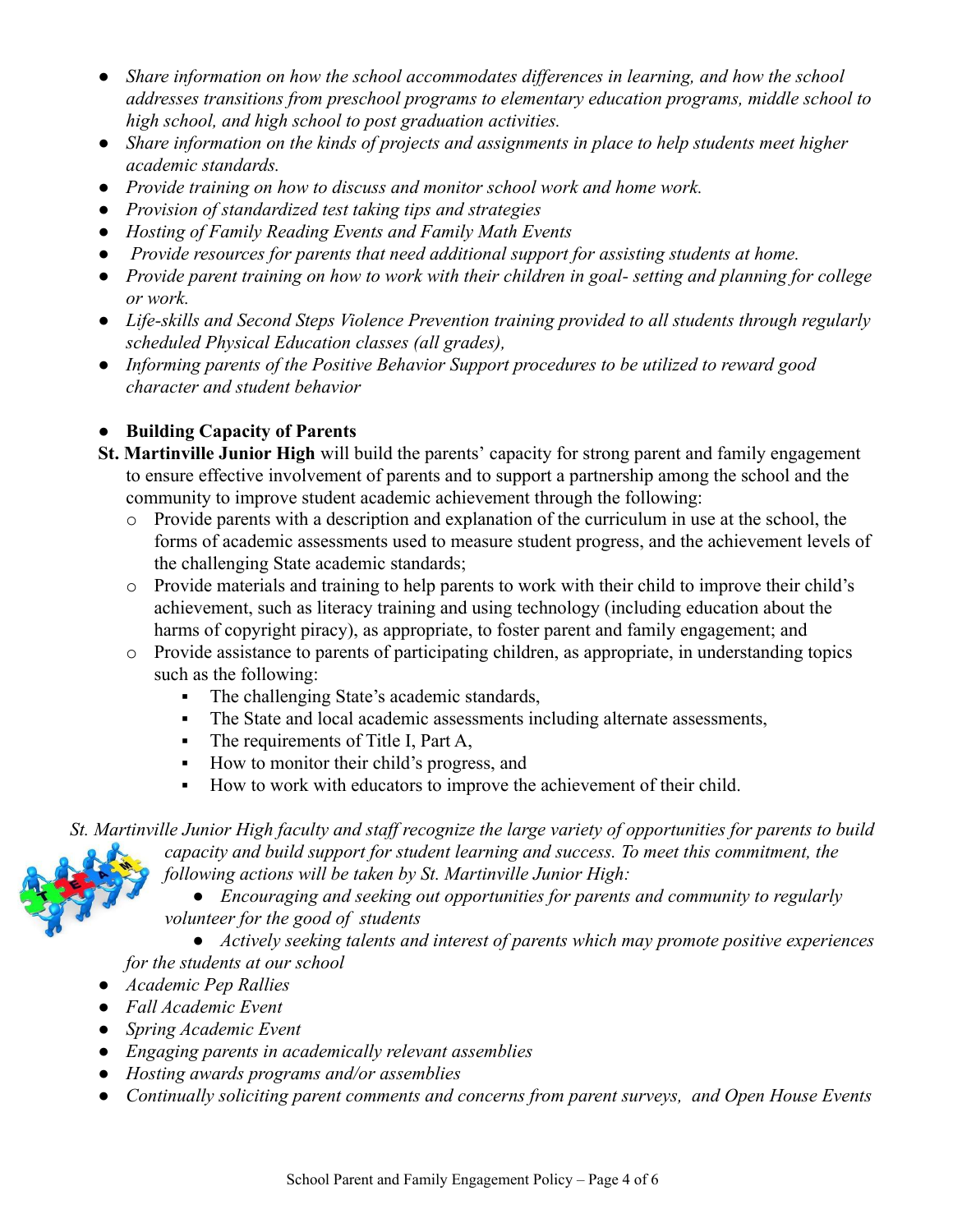- *● Recognizing outstanding students achievement in local newspapers*
- *● Maintaining a log of parent and community volunteers and the related activities*
- *● Scheduling of events/presentations facilitated by community volunteers*
- *● St. Martinville Junior High will create a welcoming environment for family members visiting schools to encourage parent participation in community service, service learning, field trips, and project-based learning types of learning activities.*

## **● Building Capacity of School Staff**

- **St. Martinville Junior High** will provide training to educate teachers, specialized instructional support personnel, principals and other school leaders, and other staff, with the assistance of parents, in the value and utility of contributions of parents, and in how to reach out to, communicate with, and work with parents as equal partners, implement and coordinate parent programs, and build ties between parents and the school by:
- *St. Martinville Junior High faculty and staff are committed to providing opportunities for shared input resulting in a plan of action based on cohesive goals and objectives which leads to greater school improvement and student success. This commitment, by definition must engage parents and community partners in an open- door policy. To meet this commitment, St. Martinville Junior High will seek input by the support and active facilitation of the following committees and processes:*
	- *● Provide teacher training on the value of parent involvement at home*
	- *● Train staff and parents/ caregivers in leadership, problem-solving, conflict resolution, and decision making skills.*
	- *● Have appropriate representation of parent/ caregivers on various committees of school and district governance and improvement.*
	- *● Seek input, feedback and support for families by a variety of methods to get input about school and district policies, curricula and programs.*
	- *● Include parents in reviewing/ revising the school Parent involvement Policy and Review and contributing to Parent Involvement Funds.*
	- *● Provide information for students and families on community health, cultural, recreational , social support, and other programs or services.*
	- *● Provide information on community activities that link to learning skills and talent development opportunities, including summer programs for students.*
	- *● Coordinate service integration of school in partnership with businesses, civic, counseling, cultural, health, recreation, and other agencies and organizations.*
	- *● Provide opportunities for community service and service learning as a pathway to enhance involvement with community by students, families, and schools.*
	- *● Work with local businesses, industries, and community organizations on programs to enhance students' skills and family involvement.*
	- **St. Martinville Junior High** will provide other reasonable support for parent and family engagement activities under Section 1116 as parents may request by:

In support of strengthening student academic achievement, **St. Martinville Junior High** receives Title I, Part A funds and must jointly develop with, agree on with, and distribute to parents and family members of participating children a written parent and family engagement policy that contains information required by section 1116(b) and (c) of the Every Student Succeeds Act (ESSA). The policy establishes the school's